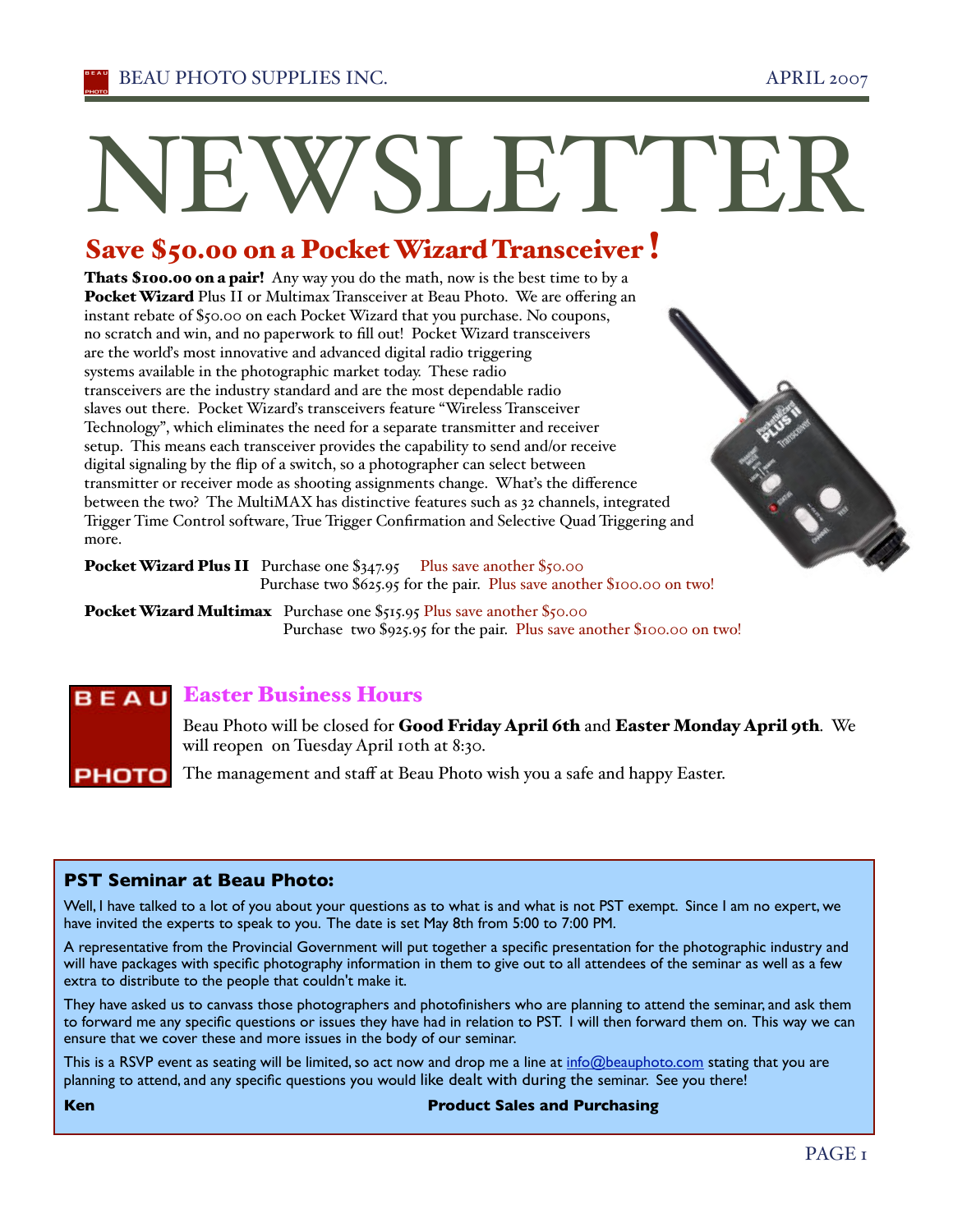# Renaissance Spring 2007



# NEW! Custom Ventura Albums

Samples of the Custom Ventura Albums, new this April, are now here for your viewing pleasure. You send us your designed page files and Renaissance the Book will do the rest!

The Ventura Album is a high-end, full-page, selfadhesive album. Each album is beautifully crafted to display your photographs in the popular flushmount style. Ventura Albums are covered in a luxurious durasof material and are available in six different colours (black, brown, white, red, baby blue and baby pink). The Custom Ventura Albums will be offered in three different sizes (8x8, 8x10 and 10x10) and each album will come with a cameo opening on the front cover. All you need to do is send us your designed print-ready files, submitted in the exact page size required, and Renaissance the Book will print, mount and bind your album for you. And here's the best part - the prices:

8x8, 10 Page (20 Sides) \$186.00

8x8, 15 Page (30 Sides) \$252.00

8x8, 20 Page (40 Sides) \$318.00

8x10, 10 Page (20 Sides) \$192.00 8x10, 15 Page (30 Sides) \$258.00 8x10, 20 Page (40 Sides) \$324.00

10x10, 10 Page (20 Sides) \$210.00 10x10, 15 Page (30 Sides) \$282.00 10x10, 20 Page (40 Sides) \$354.00

# Renaissance the Book Digital Album News

The SoHo Styler Design Software is about to become even more multifunctional and it's now FREE...well, iťs sort of free! The price of the SoHo Styler Design Software has been reduced from \$115.00 to \$60.00, and it comes with a \$60.00 coupon that you can put toward any regular price Renaissance the Book digital album. Therefore the money that you invest in the software, comes right back to you in the end!



# Save \$50.00 on "Designer Texture" Library Bound Albums

Beau Photo will no longer carry the Library Bound Album in the "Designer Texture" finish, and we are therefore clearing them out at \$50.00 off the regular price. Theses albums are covered in a thick, almost linen-like, black material, and they are given a contemporary spin, sporting two offset, square cameos on the front cover. The prices listed below are applicable while quantities last. When they are gone, they will only be available through special order at the regular price.

LIB91TX-12BB-2SQ

**12 Pages** Regular \$212.50 **Sale \$162.50** LIB91TX-18BB-2SQ 18 Pages Regular \$240.50 Sale \$190.50

LIB91TX-24BB-2SQ

**24 Pages** Regular \$282.50 Sale \$232.50

For more information about any of the above offers, please do not hesitate to email me at anytime.deborah@beauphoto.com

Deborah Renaissance Album Sales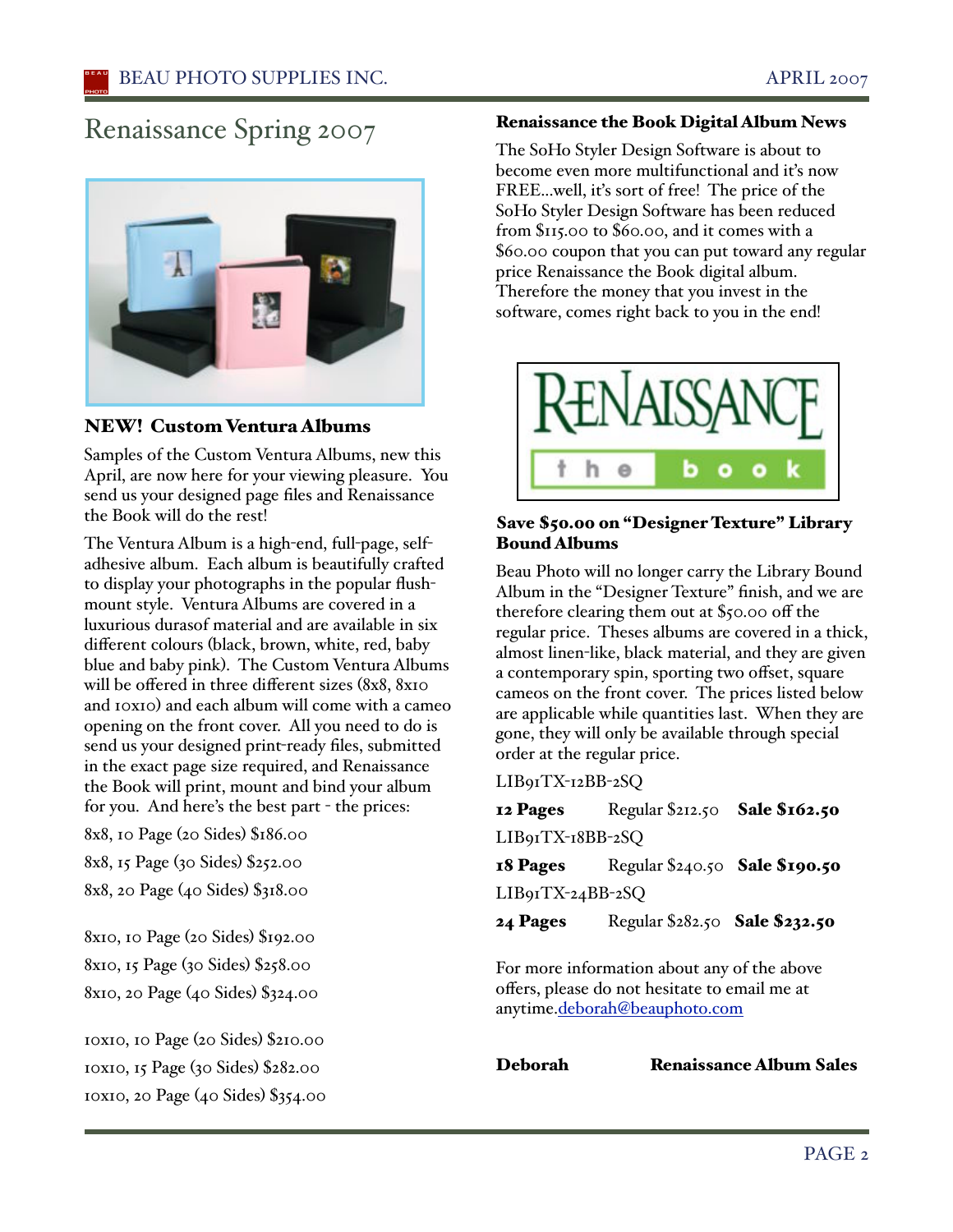# Album & Folder Update

According to the daffodils outside the front door, Spring has arrived so it's time to do a little Spring cleaning in the warehouse!

Our April Special:

25% off In-stock Harwood 'Primo'/DF Classic 'Build-a-Book' (hinge-style) album supplies. Please check your inventory for any gaps.

For best selection, get your wish list to us as soon as possible. We have a reasonable inventory of pages and mats in all three (900, 1100 & 1200) styles, album covers, and jackets. When stock is depleted, we'll specialorder, (cases) only.

The discontinued 600 (comb bound) series are priced to BLOW OUT!

An album cover (green or white only) with dust jacket and 12 acetate pages (for 24, 3 1/2x5 or 4x5 prints – please specify) which would normally cost \$ 12.76 is now only \$ 6.00! You'll want to move quickly at this price!

There's also a residual supply of the discontinued Maestro pages, mats, and Album covers. (My sources tell me these are interchangeable with 'Art Leather' pages & mats… bargain shoppers, rejoice!)

TAP's discontinued Brown Memory Mates and Panel Mounts are moving briskly, so if you need this colour to complete a project, let us know pretty soon.

We still have a bit of the Cal Cocoa stock left too (mostly 4x6 vertical), so if you need any of these at the bargain half price, speak up!

# Hoppy Easter, everyone!

# Barb Albums and Folder Sales

# FILM AND PAPER NEWS

# Expired Films!!!

# Slide:

Velvia 100F  $4x5$  (10 sheets) Expired Nov. 2006 Reg. \$31.59 Now \$20.53

Fuji 64 tungsten 4x5 (50 sheets) Expired Jan. 2007 Reg. \$141.65 Now \$106.54

Fuji 64 tungsten 120 (singles) Expired Oct. 2006 Reg. \$7.86 Now \$3.86

# Negative:

Fuji Pro 160S 220 Pro Pack Expired Nov. 2006 Reg. \$71.47 Now \$46.46

Agfa Optima 400 135-36 Expired Nov. 2006 Reg \$9.25 Now \$6.01

# Crystal Film Department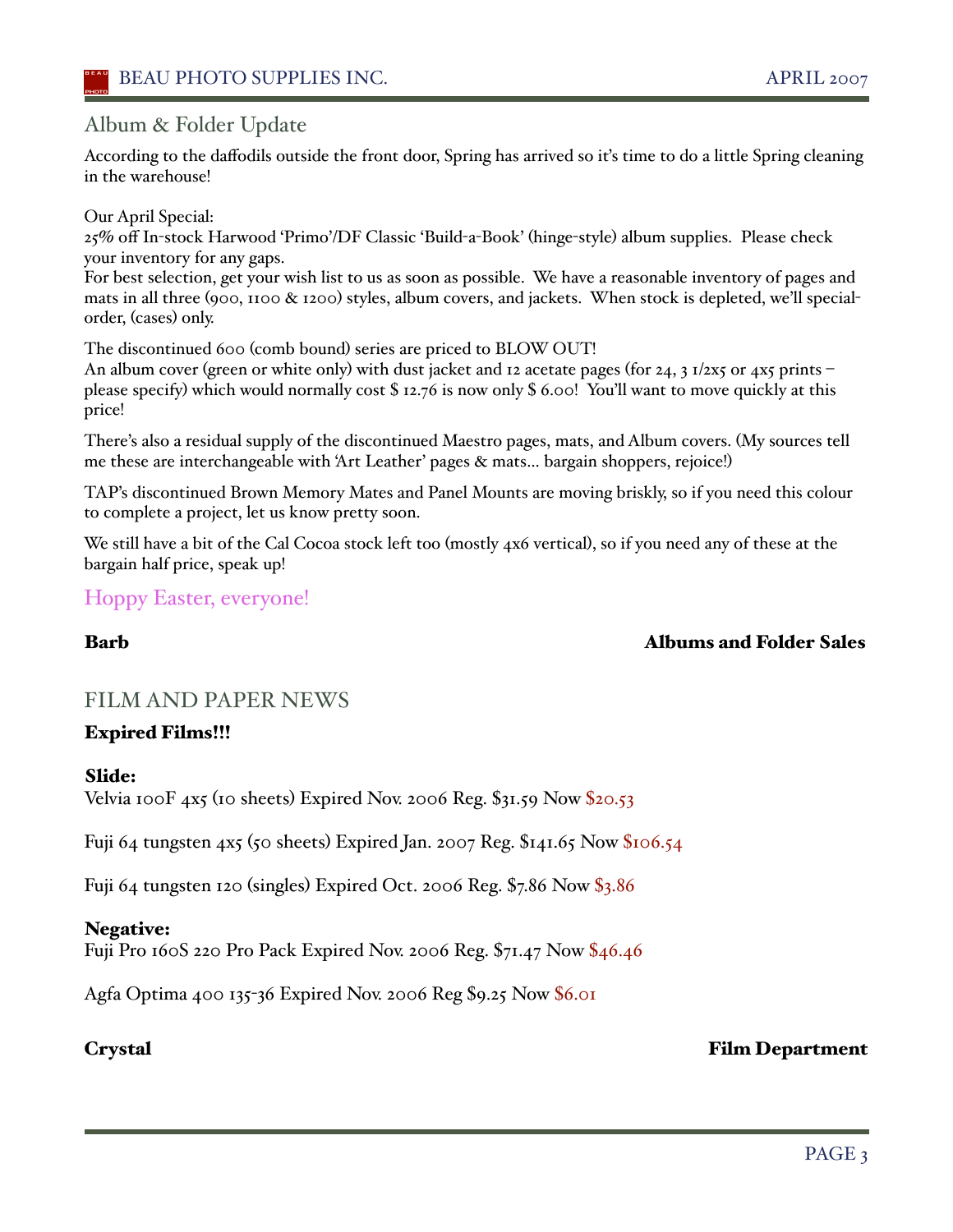# RENTAL NEWS!

Iťs that time of year again when the days get longer and the flowers are in bloom. It also means that the first long weekend of the year is fast approaching, and that means there is a great deal to be found in rentals. We are closed on both Good Friday April 6th and Easter Monday April 9th which means you can rent something fun for four whole days and only pay for one. Book ahead though, iťs starting to look busy already. Spring also means the beginning of wedding season, so if anyone needs lenses or a flash for the weddings you've got booked, call or e-mail with your list of dates and equipment.

New in rentals this month we have a **Dynalite** 1000wi (and soon a 2000wi pack as well) with a built in wireless transmitter. All you need is a Pocket Wizard transmitter on your camera and you are free from sync cords! Call us for more information.

Last month we talked about renting the Lensbaby to try something new and exciting. This month why not think about having some fun doing Polaroid transfers (yes we still sell Polaroid film!). We rent the Daylab slide copiers so you can copy your slides onto Polaroid 669 film for transfers. Or you can rent a Polaroid 600SE camera to go out and take full frame 3x4 images which can be used for emulsion transfers back at the studio. Search 'polaroid transfers' on your favorite search engine and discover a great process to give your images a different look.

# NEWS FROM THE BACK

The new Canon ID Mark III will be out in mid April. Canon has said the camera will most likely go into back order. We are currently taking orders so if you are interested, the earlier the better. We don't have an exact price at the time of this newsletter, but will soon. Canon also introduced a

new flash, the 580EX 11, and an upgraded 16-35 f2.8L 11 usm lens, also to be out in mid April. The 580EX 11 will be \$599.00 and the 16-35 f2.8L 11 will be \$1999.00. We still have couple of 16-35 f2.8L lenses in stock, they have been reduced to \$1379.00.

# The Hensel three head kits are on sale for \$2399.00.

What a great deal! You save over \$350.00. The kit includes; 3-500ws heads, 3 stands, a small soft box with speed-ring, 2 umbrellas, 3 reflectors and a grid. There are limited quantities so act fast!

# Other deals ....

Rentals has a Profoto Acute kit that is selling for \$1800.00. The kit includes a 1200 watt pack , and a 600 watt pack, with two heads. We also have new Dynalite and Profoto equipment on display.



Ron Pro Sales

# Kathy Rentals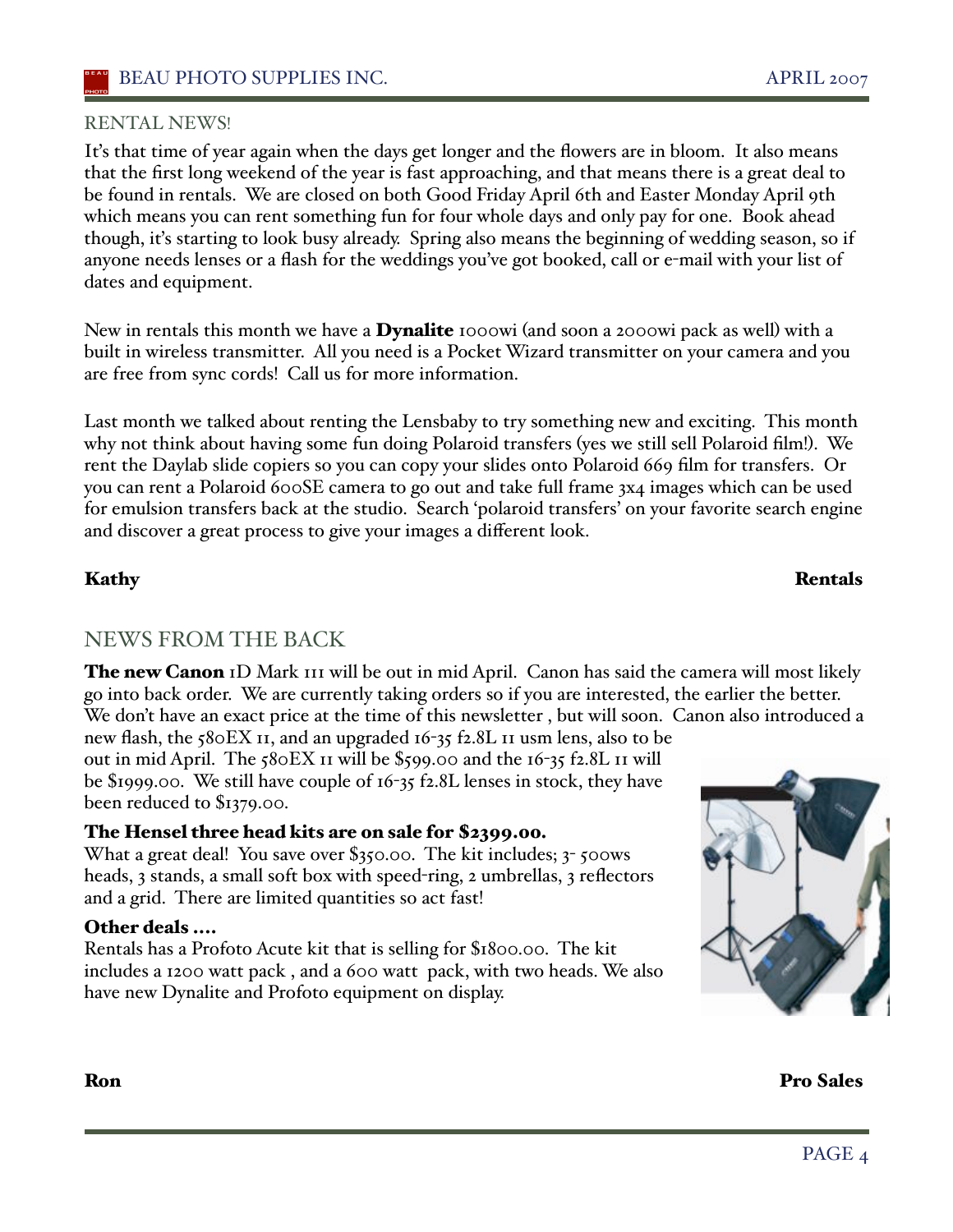# DIGITAL NEWS

Well, I'm back from PMA... and back from a much needed vacation! I had a great time, took tons of photos and am looking forward to a big update of my personal website in the near future. I hope you all enjoyed the "PMA Blog" on our website, although it turned into more of a photography blog as there were a lot more entries and image galleries from me photographing the southwest, than there were from PMA itself. Here is the blog URL – http://www.beauphoto.com/PMA07\_blog/

A few tidbits of info from PMA: the new Canon EOS-1D Mark III has truly stunning high-ISO capabilities. I did some shots inside at PMA, comparing my EOS-30D (which is no slouch at high ISOs) to the new 1D Mark III. I would say that at ISO 6400, the new Mark III is almost as clean as my 30D at ISO 1600! That said, if you are shooting at extreme ISOs like that, you do not want to underexpose your shot and then try to pull up the shadows… that will then lead to a fair bit of noise, even from the Mark III.

The live-view mode on the 1D Mark III can be a boon if you are composing a tight macro shot in low light, for example, and are having a hard time focusing since the  $\log$  (or  $\frac{1}{2}x$ ) magnification makes accurate visual focusing much easier! The live-view LCD refresh is very fast, even in the low-light of the trade-show. Autofocus seemed fast and accurate and the new "normal" menu system, now functioning like pretty much every other digital camera, is much easier to use especially for a first-time 1D series shooter. I suppose that someone who's been shooting with previous 1D's, or even the older Kodak cameras, might not welcome the menu change, but I believe the vast majority will be happy about it.

On a personal note, I'd like to report on shooting with the new Canon EF  $70$ -200mm f/4L IS lens, which I upgraded to from the previous non-IS model just before the trip. The new IS version of the lens is every bit as sharp as the old one, and that one was sharp indeed, with the added benefits of Canon's latest Image-Stabilization module. This new IS system actually improves after a few seconds of being active and I was able to achieve sharp results at surprisingly low shutter speeds. My confidence in the lens' IS system was so great after a few days of shooting that eventually I only used a tripod when shooting at very slow shutter speeds of a 1/30 sec. or slower at a full 200mm zoom! Another benefit is that the lens is a little more resistant to flare than the old model and is, of course, also fully weather sealed. After a few weeks in windy and, at times, very dusty conditions, it still operates smoothly without any gritty feeling controls. My other oft-used lens, the EF-S 10-22mm zoom, while providing superb image quality, now has a focus ring that feels a little gritty unfortunately – not too bad but noticeable. Optically, the 10-22 is every bit as good as an 'Ľ lens, but not so mechanically, it seems. The AF is still smooth and silent though, so I think I'll not bother sending it in for a cleaning for now.

Both my 20D and 30D bodies survived the ordeal with no problems and no gritty controls, despite the fact that both bodies got very dusty at times, with lots of dust still lodged in all their nooks and crannies. I will need to do some serious cleaning soon since I'd rather not have the dust work its way slowly inside the bodies…

Adobe Photoshop Lightroom was very beneficial on this trip and made quick work of editing and choosing the selects for my blog photo galleries. Creating and uploading the web galleries to the Beau Photo site was also super-easy using Lightroom. It still seems to have a few bugs though and for the initial card downloads, metadata-tagging and image file renaming, I am continuing to using PhotoMechanic. I am confident that Adobe will address most of these issues in the next software update though, so I have no real concerns. Image quality on raw conversions, integration with Photoshop and its user-interface are all top-notch already